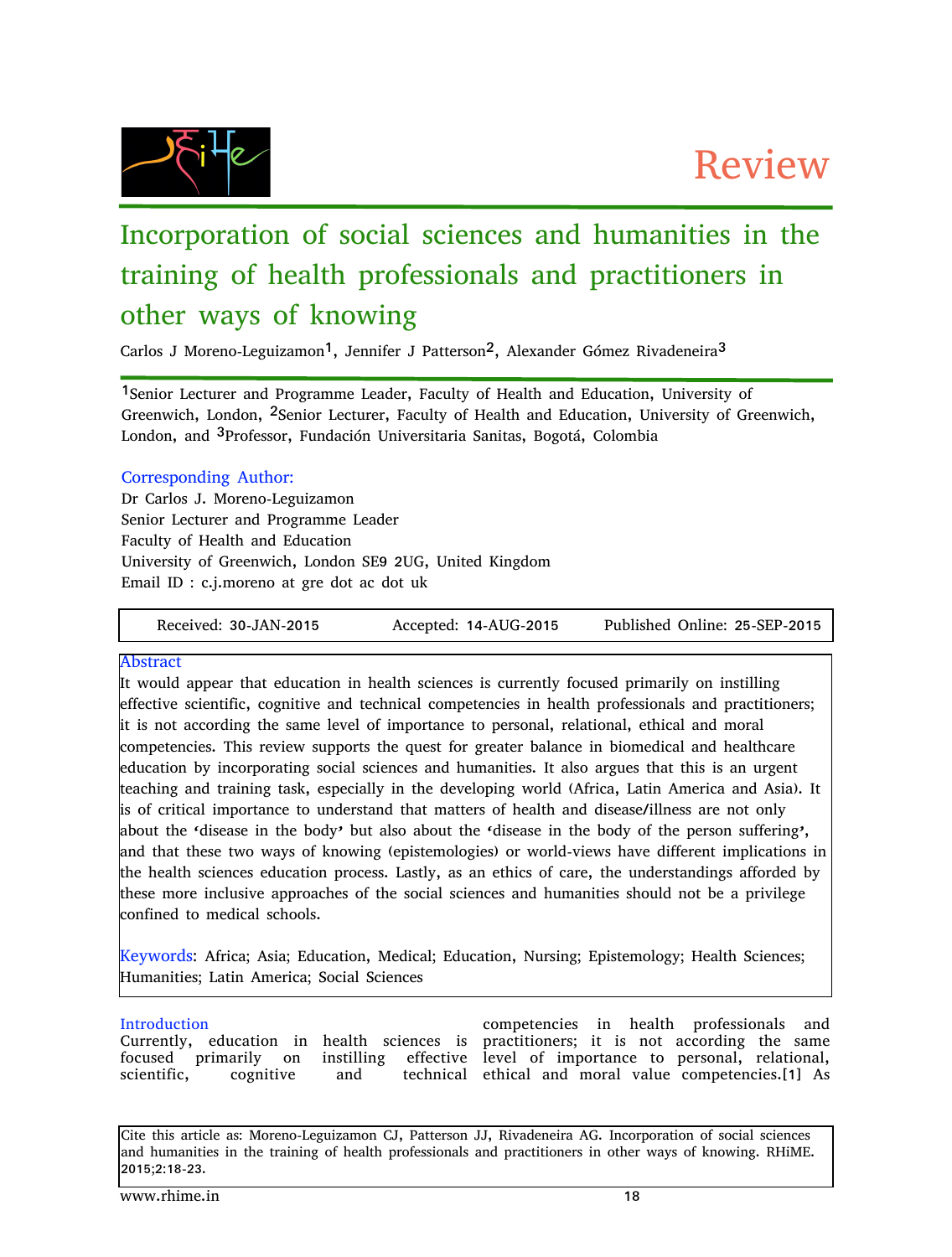the increasingly critical body of literature addressing the limitations of the positivist epistemology, way of knowing or world-view in health sciences suggests, the need for biomedical education to incorporate approaches from the social sciences and humanities is of paramount importance.[2–4] Through the use and incorporation of those disciplines it is expected that health practitioners will amplify the ways of knowing and therefore cover aspects such as the personal, relational, ethical and moral, among others, which are aspects repeatedly observed as lacking in the interaction between health providers and health service users. Certainly, if this incorporation of the social sciences and humanities is considered from an epistemological dimension this will probably mean more than the incorporation of just one or two humanities and social sciences courses, which is what many education programs currently provide. Inasmuch as epistemology underpins how we know what we know and how we validate our knowledge, and therefore shapes our world-view, the contemporary emerging picture is that we know according to differing epistemologies and not just the positivist one with regard to issues of health and illness.[2–4]

Expressed in a metaphorical way, this incorporation might be summarized in the two figures ('disease in the body' and disease in the body of the person suffering'') used by Ghaemi In his book: "The Rise and fall of the Biopsychosocial Model: Reconciling Art & Science in Psychiatry".[5] According to him, in some cases the emphasis on the scientific side only (the disease) ignores the other side of the issue, which is the person suffering (the moral, personal, relational and ethical). Paraphrasing his work, it seems sensible to ask whether it is the main role of the health sciences to know and understand just the 'disease in the body', or also to know and understand the 'disease in the body of the person suffering. The epistemological implications of these two ways of knowing even seem to find an echo in the WHO Global Report of 2000, which states that one of the objectives of any health system is to respond equally to the medical and nonmedical expectations of its users, implying that ignoring either one is indicative of an ineffective and less compassionate health system.[6] Non-medical issues such as the quality of the communication between health professionals and patients and carers, their gender, their cultural background, age, disability, sexual orientation, caste, and even

the immigration status of the patients, as well as the moral, personal, relational and ethical aspects, could in some cases, if not understood compassionately, add to the suffering of people who are already feeling ill, as interestingly illustrated by Kleinman in his social suffering perspective or theory.[7,8]

Thus, with the aim of offering some arguments from a social sciences and humanities perspective, the main argument of this review is that the lack of serious teaching and exposure of health professionals and practitioners to other epistemologies (besides the positivist one) in health sciences education comes at an increasingly emotional, human and financial cost to all stakeholders involved in issues related to matters of health and disease: sufferers, carers, communities, health services, health professionals and states. The reason why this is still common practice is an important consideration in this review.

#### **World-views** as ways of knowing

An increasing and significant trend during the past century has been that of generating a dialogue between fields, disciplines and ways of knowing that appear dissimilar, namely biomedicine, social sciences and humanities. The results of these efforts have been evidenced in the emergence of disciplines such as public health, medical sociology, medical anthropology, health communication, social epidemiology, art and medicine, medicine and literature, and the history of medicine. One implicit or explicit argument emanating from this search for dialogue and interdisciplinarity has been and is the notion that biomedicine as a mere science based on a positivist epistemology is no longer fully sufficient to treat diseases in human beings who are also emotional, relational, social, political, moral, linguistic, ethical and cultural creatures, and who adhere to various identity markers such as ethnic, religious, sexual, gender, class or caste. Yet, despite all efforts to promote dialogue, these worldviews remain surprisingly imbalanced in health professionals' and practitioners' education in many cases. In fact, a common feature of the literature remains the tendency to talk in terms of 'two cultures' or a 'great divide' rather than talking in terms of the other 'missing' half of the health sciences: social sciences and humanities.[9,10]

The positivist epistemology, as pointed out by Tovar-Restrepo, is the one mentioned by Castoridis: the one immersed in scientism and rationalism and characterized by a set of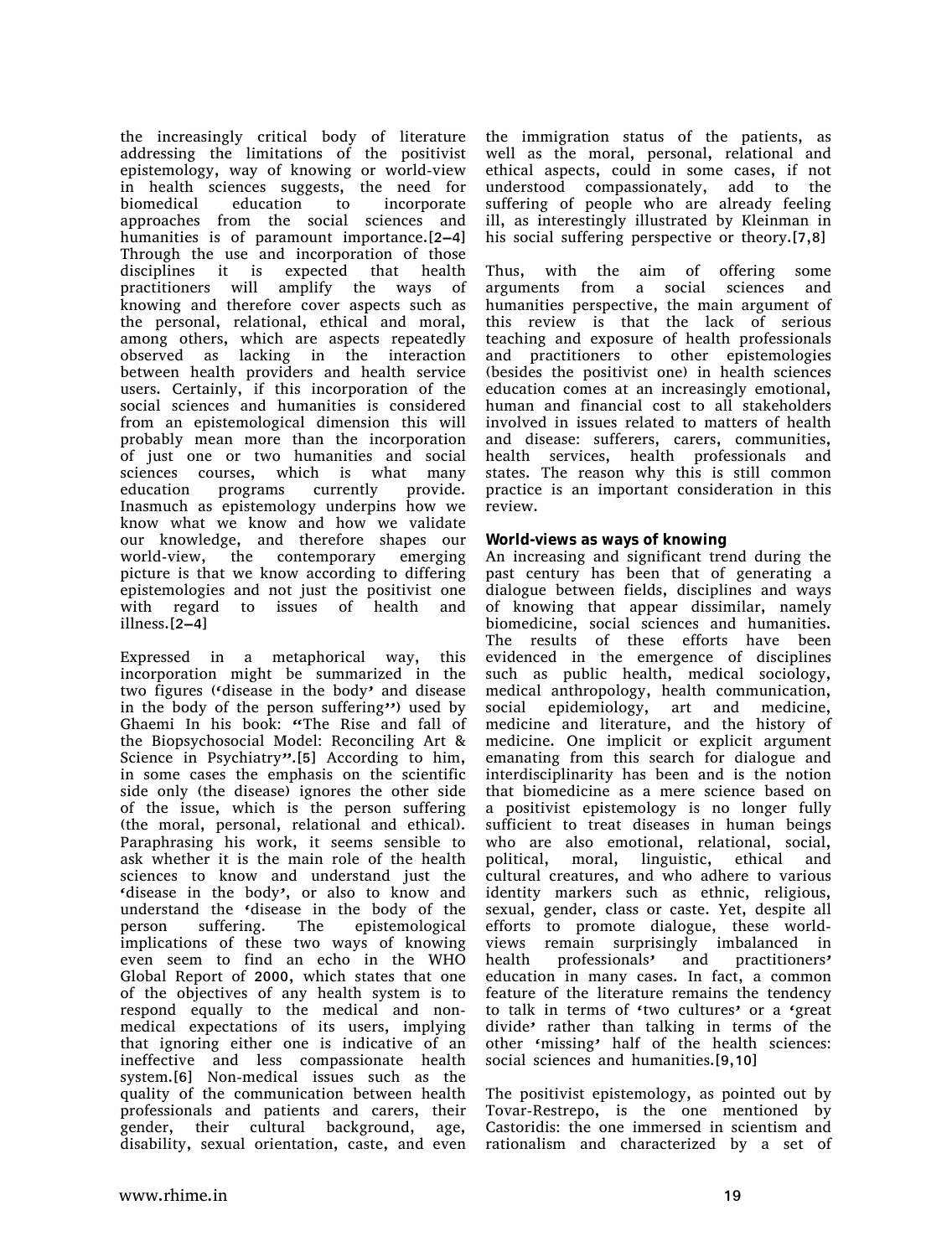assumptions.[11] First and foremost is the assumption that the knowledge relation between health (the knowers) and the disease and/or the sufferers is objective, empirical and based largely on scientific facts. Second is the supposition that empirical and nonempirical research is built on the premise that physical bodies or diseases can be known universally like any other inanimate object without any emotional implications (the famous metaphor of the body as a machine). Third is the belief that matters of health and disease are guided chiefly by control and prediction as though these were just merely issues of science. Fourth is the assumption that knowledge about the biomedical human body is acquired only through direct observation and experimentation, as well as the view that the body, inasmuch as it is a basic material entity, is primarily orderly and knowable through its systems, organs, cells and genes by a cause-and-effect model of treating diseases, be they individual or public.

In methodological terms, the same positivist epistemology translates to the understanding that matters of health and disease can be fully understood simply through rigorous quantification or by measuring each and every aspect of a disease in human beings. Indeed, because symptoms and diagnoses have been based on statistical occurrence, there are difficulties in recognizing that disease frequently manifests itself differently in different individuals and that disease in a person is rarely a single, isolated diagnosis but is increasingly a complex series of interrelated factors. Finally, another assumption in methodological terms is the idea that health science researchers or practitioners are always objective and rational when they are communicating with patients or carers. This cyclical means of knowing and explaining acts as a self-reinforcing mechanism that propels a medicalised hierarchy of knowledge and power, driving a separation of the body from the person suffering and already disempowered through illness. This is the very same person who has to simultaneously make sense not only of her individual experience of illness, and of a loss of agency, but also of the healthcare system in which she has to negotiate her treatment.

The list of theoretical and methodological assumptions related to the positivist way of knowing described above, which is by no means exhaustive, points out a number of contested areas in which other ways of knowing or world-views might offer both valuable and necessary practical applications

to the relation between health practitioners and health service users and carers because they use objective and neutral research methods that focus only on quantifying. This is exactly the point at which the social sciences and humanities can be incorporated into health sciences. Other epistemologies, such as those deriving from phenomenology, critical theory, social constructionism, postmodernism or post-structuralism, bring interesting arguments at the moment of knowing and understanding. As Alderson, in a classic and very interesting piece of work at the end of the nineties, shows, the human and clinical experience of pain might be enriched were it to be understood from different epistemologies.[2] Likewise, Escobar, in the same direction and in a more general way, problematizes the Western model of science as a logo-centric world-view persuaded of the importance of managing knowable, controllable and predictable objects while despising others, such as indigenous ones. These indigenous systems in some cases are considered inferior because they are seen as failing to strictly organize the knowledge as the dominant model of Western science does, for example, when this model organizes the knowledge relationship between the biophysical, the human and the supernatural, as well as the real and non-real.

A global search for initiatives for a balanced program of education for health professionals and practitioners on epistemologies incorporating biomedical sciences and social sciences and humanities reveals that, in spite of increasing efforts, largely by medical schools, provision is not balanced. Furthermore, it is largely concentrated in medical schools with little trickle-down effect to other health sector stakeholders: nurses, healthcare assistants, technicians and, more importantly, administrators, managers of health systems and policy-makers. Moreover, it is mainly found in Western medical schools, generating an elitist approach commensurate with the origins of the biomedical tradition. Few national education and training systems around the world train health professionals and practitioners in other epistemologies, and they do not encourage them to think critically in a different way in terms of knowing and resolving matters of health and disease/illness. Arguably, however, as this review is seeking to demonstrate, health practitioners urgently need personal, relational, ethical, moral, cultural and linguistic skills in their training in order to help minimize negative global health outcomes.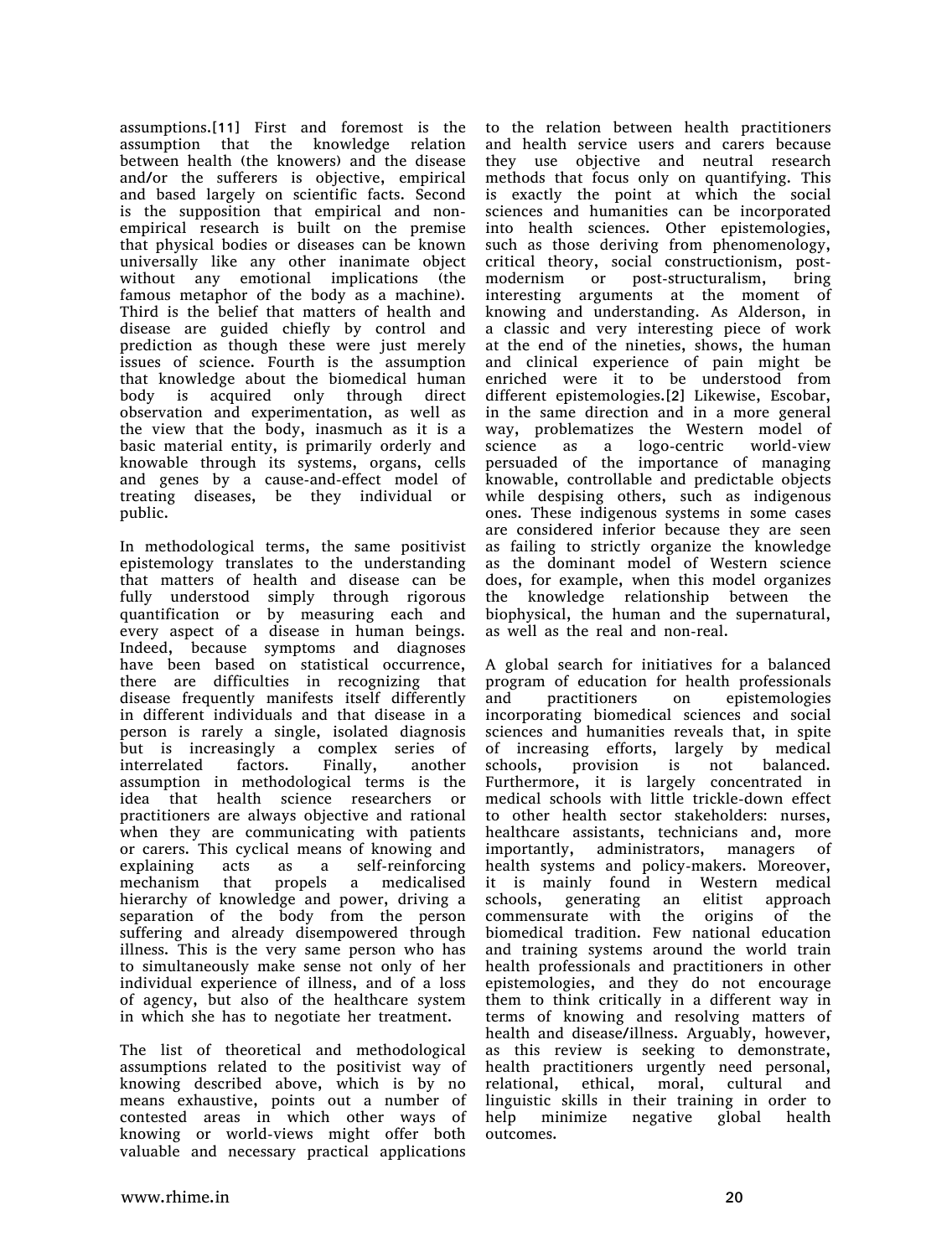**Education in social sciences and humanities for health professionals and practitioners internationally**

Taking a broad view across India, Colombia, the United Kingdom, the United States and Switzerland, and looking at these countries' progress in incorporating social sciences and humanities in the teaching of health sciences, such teaching ranges from the non-existent to the innovative, but it emerges primarily from schools of medicine. There is also an economic correlation. In low- and middleincome countries, unfortunately, it is not as forward-looking as in some high-income countries. In the former, even ministers of health and other regulative heath authorities have little understanding of the role the social sciences and humanities might play in the amplification of epistemologies regarding issues of health and illness. In India, for example, the debate is relatively nascent, with a few special interest groups engaged in its incorporation.[12–15] Meanwhile, in Colombia serious efforts are both recent and challenging. Health science students in general, and students of medicine in particular, have traditionally compared social sciences and humanities (and the learning thereof) with 'sewing' (This concept has been reconfirmed in a discussion with medical students in Bogota, Colombia, by one of the authors of this article in February 2013). For these students, studying social sciences and humanities is seen as an engendered inferior task, and not worthy of a peer of science.

In the United Kingdom, efforts to promote incorporation are currently being made in most of the top universities, ranging from courses in Humanities faculties to discrete aspects of Humanities taught within Schools of Medicine. Incorporation ranges from elective courses to an in-built integrated approach in life sciences faculties and interdisciplinary medical research centres.[16] In the United States, there is a suggestion that "liberal education" or humanities was built into the Flexner Report over a hundred years ago.[1] However, the authors suggest that this seems to have been forgotten by most medical schools. Lastly, in Switzerland the effort emanates from a partnership between world organizations, a medical school and a network of health professionals around a growing international network of 'Person-centred Medicine'.[17]

Bringing together humanities scholars, social scientists and clinicians from different countries in 2013, the Centre for the Humanities and Health at King's College London and the Program in Narrative Medicine of Columbia University, New York, launched an International Network for Narrative Medicine.[18] The network aims to accomplish the following: "to strategize means of influencing mainstream clinical institutions; to situate Narrative Medicine in the context of other clinical and scientific developments such as 'Personalized Medicine'; and to convene broad international interest in the place of narrative knowledge and practices in health care".[19]

Taking recent developments in the field further and thinking nationally and internationally, this paper proposes that the sense of crisis coming from the biomedical educative approach of treating 'the body of an individual' rather than 'the person suffering' can be alleviated by incorporating and integrating epistemological work from the social sciences and humanities. As initially suggested, other epistemologies, relational understandings and flexible world-views taught through the social sciences and humanities can offer ample perspectives to health professionals and practitioners in their daily challenge to handle, contextualize and acknowledge the stories of the sufferers and their relations with other humans and health systems. They might also help to foster an understanding that any issue of health and disease, and, by extension, suffering, exists within political, economic, social and cultural contexts, framed by the state and its unequal distribution of resources and ultimately located within the overarching context of international organizations such as the World Health Organization and the United Nations.

Medicine and health are not de-economized, de-socialized, de-politicized and deculturalised activities.[20] This view is in need of a balanced critical debate both from within a positivist medical world-view and from emergent narrative approaches to biomedicine. Just as illness means different things in different contexts and is also defined by these, so narrative and experiences are complex and organic interactive systems; however, too great a focus on a humanitiesbased approach, concentrating on individual stories and experiences of illness or disease, risks devaluing other economic, social, political and cultural aspects of health and illness. Nonetheless, social sciences and humanities might help health workers to act imaginatively and to grasp what many current formal teaching methods do not cover. Lastly, incorporation of various epistemologies would certainly offer practical tools, critical thinking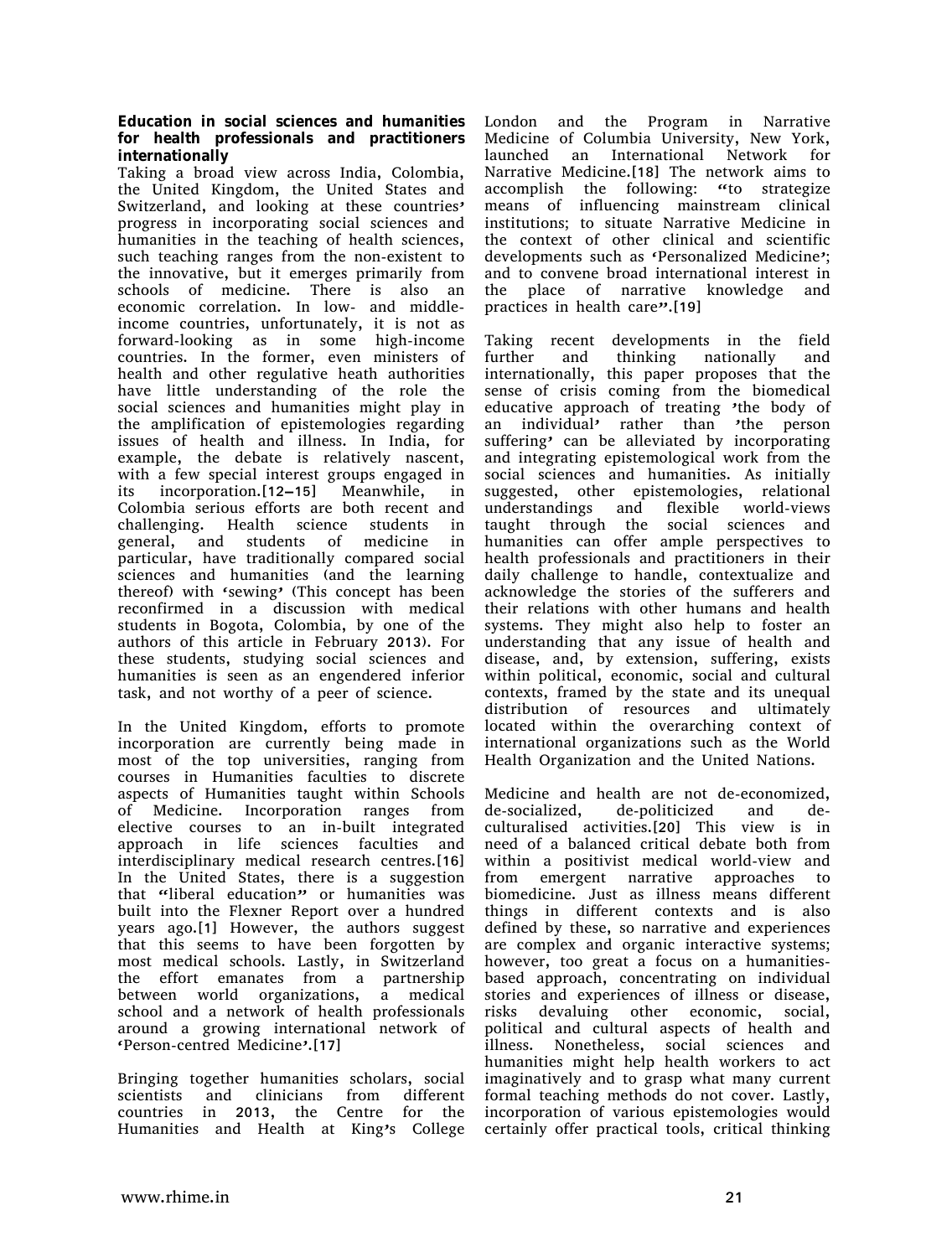resources and empowerment for working with conflictual and uncertain policies, and social and cultural phenomena, which are the norm in our contemporary world.

#### **Conclusion**

As this review argues, the need to incorporate a more balanced approach in health sciences and healthcare education by bonding the epistemological world-views of social sciences and humanities is an urgent teaching and training task. This is especially true of the developing world (Africa, Latin America and Asia). It is critical to understand that matters of health and disease/illness are not only about the 'disease in the body' but also the 'disease in the body of the person suffering', i.e. her lived reality. Similarly, the pretence of a continuous objectivity and rational communication is an inadequate assumption in a relationship that takes place between two people (i.e. doctor and patient) rather than a person and a perceived object

(i.e. doctor and disease), or between a person who is suffering or in pain and a person who is not. As an ethics of care, the understandings afforded by these more inclusive ways of knowing should not be a privilege confined to medical schools that are, in many cases, the most prestigious and elite educational environments. There is an urgent and hitherto largely ignored need to spread the richness of the world-view(s) presented through the social sciences and humanities more equally rather than as marginal appendices to health professionals and practitioners. This task lies in the hands of supportive, ethically- and morally-oriented policy-makers and qualified educators. Education in general, and medical and health sciences education and training in particular, is responsible for initiating and maintaining the divisions and lack of balance that currently exist within the sector between these differing world-views.

## **References**

1. Rabow MW, Remen RN, Parmelee DX, Inui TS. Professional formation: extending medicine's lineage of service into the next century. Acad Med. 2010;85(2):310–7. Available from: http://www.ncbi.nlm.nih.gov/pu bmed/20107361

2. Alderson P. The importance of theories in health care. BMJ. 1998;317(7164):1007–10. Available from: http://www.pubmedcentral.nih.g ov/articlerender.fcgi?artid=11140 19&tool=pmcentrez&rendertype= abstract

3. Moreno-Leguizamon CJ, Spigner C. Theory, Research and Practice in Public Health. In: Stewart J, Cornish Y, editors. Professional Practice in Public Health. Devon, UK: Reflect Press Ltd;2009. P.11-37.

4. Jones-Devitt S, Smith L. Critical Thinking in Health and Social Care. London: Sage Publications Ltd;2007.

5. Ghaemi SN. The rise and fall of the biopsychosocial model. Br J Psychiatry. 2009;195(1):3–4. Available from: http://bjp.rcpsych.org/content/19 5/1/3

6. The world health report 2000 – Health systems: improving performance. Geneva: World Health Organization;2000 [cited 2015 Sep 25]. Available from: http://www.who.int/whr/2000/e n/

7. Babatunde T, Moreno-Leguizamon CJ. Daily and cultural issues of postnatal depression in African women immigrants in South East London: Tips for health professionals. Nursing Research and Practice [Internet]. 2012 [cited 2015 Sep 25]. doi:10.1155/2012/181640

8. Kleinman A. Four social theories for global health. Lancet. 2010;375(9725):1518-9. Available from: http://www.ncbi.nlm.nih.gov/pu bmed/20440871

9. Kleinman A. Borderlands: professional life lived precariously but happily in anthropology and medicine. Med Humanit [Internet]. 2009 [cited 2015 Sep 25];35(1):6. Available from: http://www.ncbi.nlm.nih.gov/pu

bmed/23674624

10. Muncey T. Mixing art and science: A bridge over troubled waters or a bridge too far? J Res Nurs. 2006;11(3):223–33. Available from: http://www.researchgate.net/pub lication/244918995 Mixing art and science A bridge over trou bled\_waters\_or\_a\_bridge\_too\_fa r

11. Tovar-Restrepo M. Castoriadis, Foucault, and Autonomy: New Approaches to Subjectivity, Society, and Social Change (Bloomsbury Studies in Continental Philosophy). New York: Bloomsbury Academic; 2014.